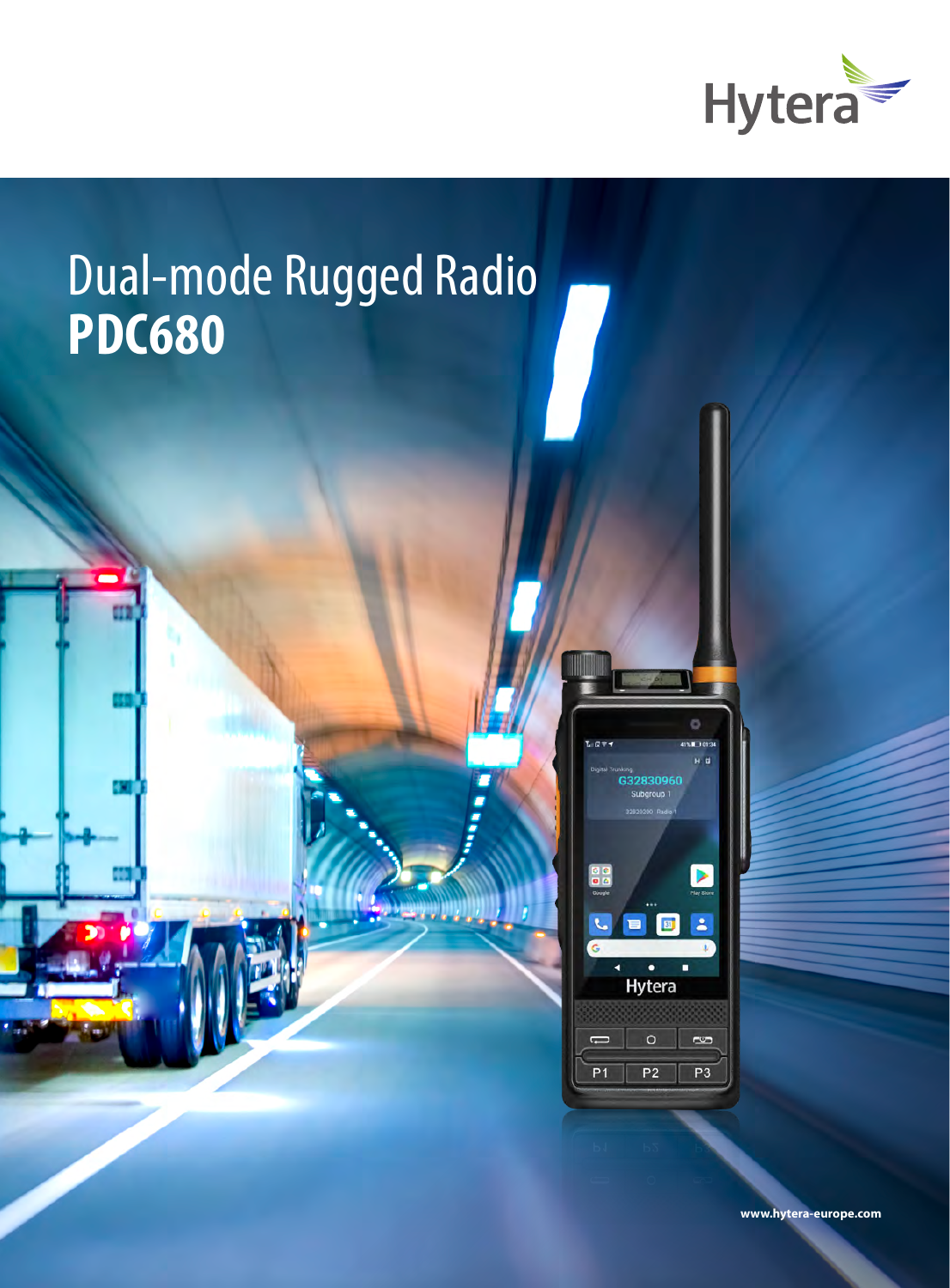### **Overview**

Hytera PDC680 dual-mode rugged radio combines a mission-critical DMR radio with an Android-based smartphone in a single device. It harnesses the power of narrowband and broadband technologies to provide mission-critical voice call, photo and video taking, positioning, and more. This innovative radio enables seamless communications between the DMR network and public networks such as 2G, 3G, LTE, and WLAN.

As a professional rugged radio, the PDC680 is engineered for effortless usability. The ergonomic and modular design of the device's smart knob and keys makes the UI easy to accomplish tasks with one hand.



cancellation

Remote control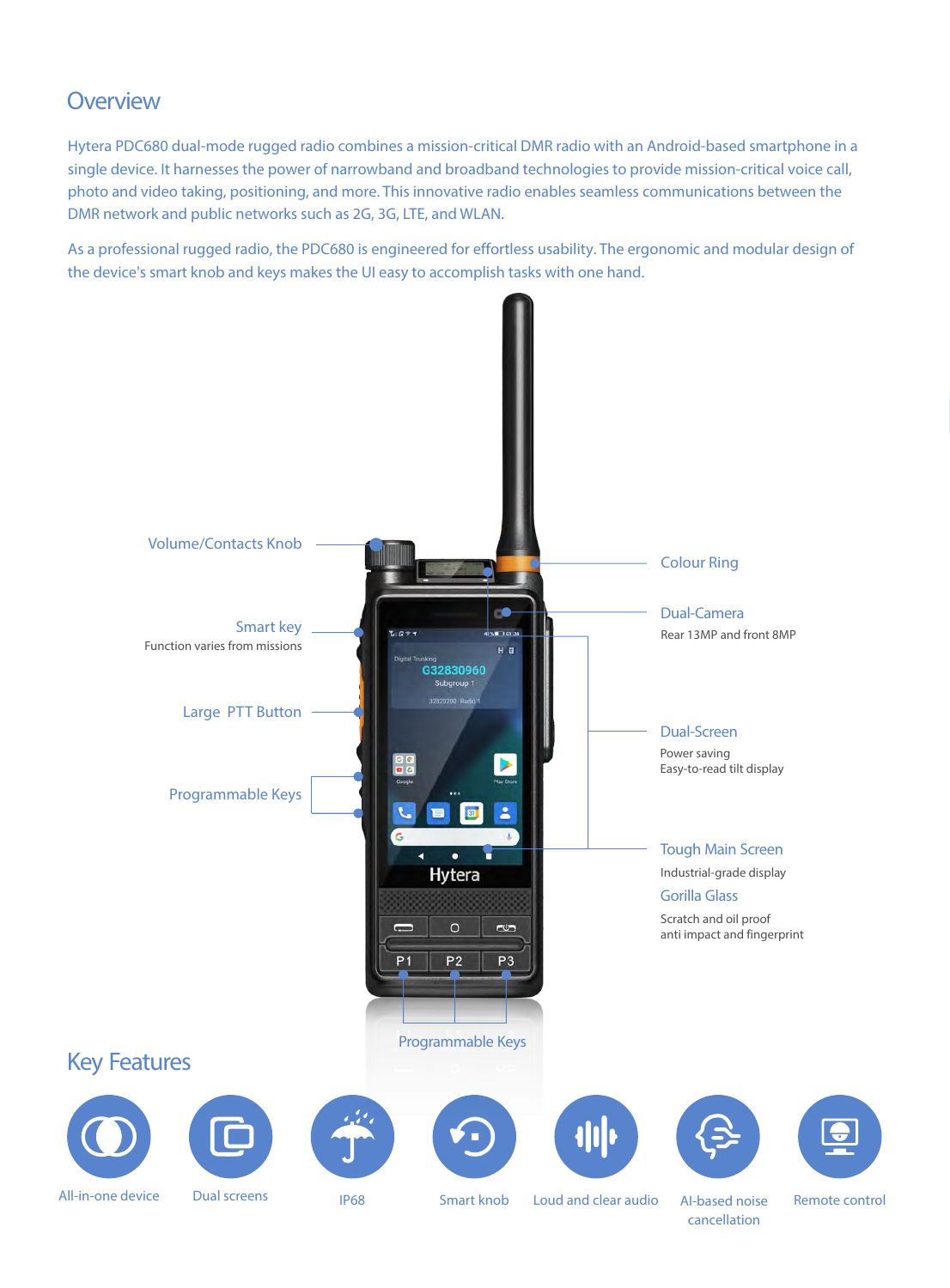

### Precise positioning

The PDC680 provides fast and accurate positioning to track people or devices, whether indoor or outdoor. The GPS, Galileo, GLONASS, QZSS, BDS, and A-GPS are used for outdoor positioning, while the location-based service (LBS) and WLAN are adopted for indoor positioning.

### Live streaming

Thanks to the dual HD cameras, the PDC680 allows you to capture on-site pictures and videos, and then send them to another radio or command centre in real time to dramatically improve situational awareness. The PDC680 also supports the external camera.



### Automatic switch

The PDC680 can automatically switch between DMR network and public network. Thanks to the ability to register to both networks using the same ID, the PDC680 can always select the optimal one to deliver smooth and reliable voice communications everywhere.





### Full range of apps

With the Android system, the PDC680 can support system-level apps developed by Hytera and other third-party apps. This helps you communicate and respond efficiently.

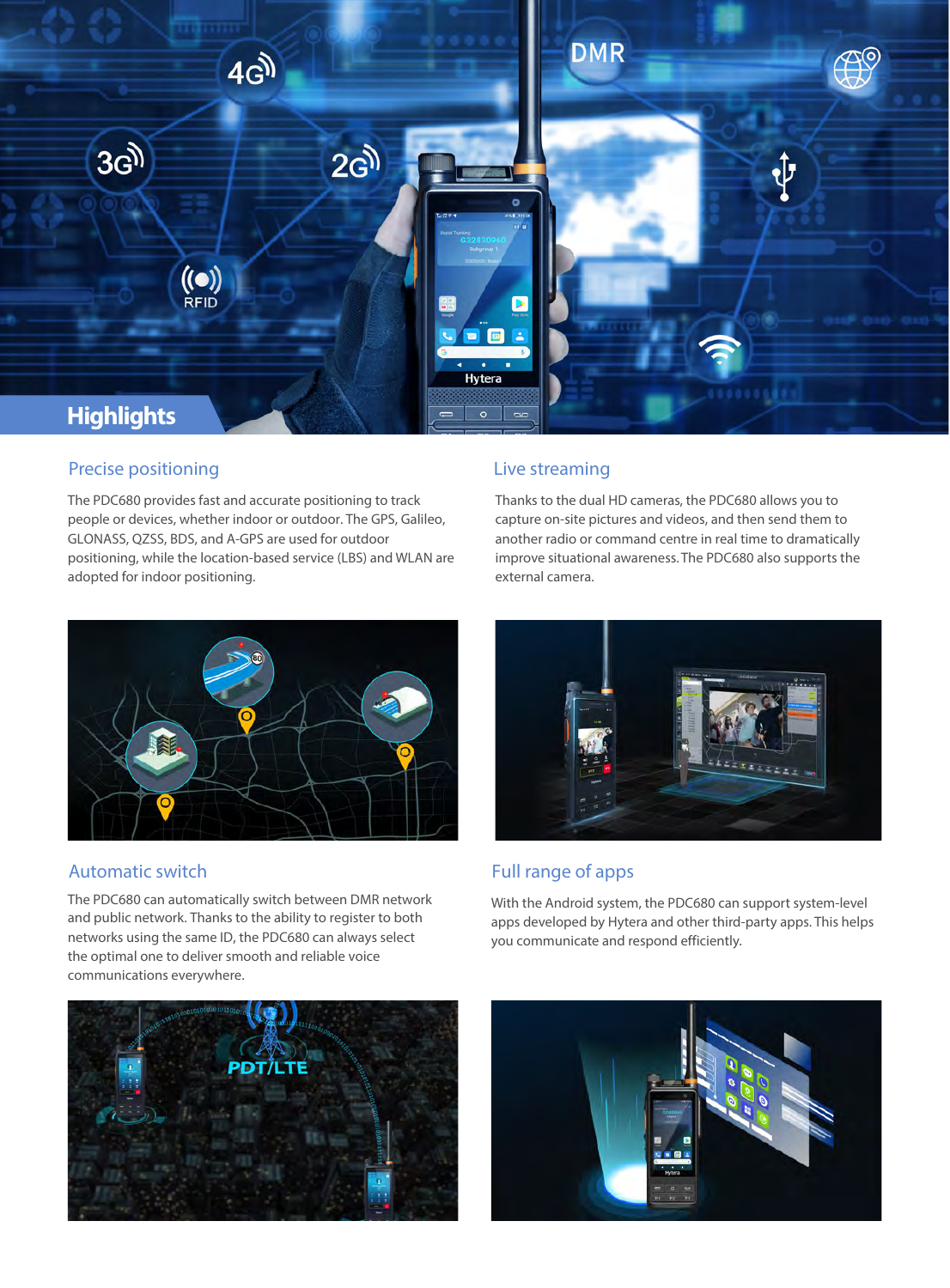

### Loud and clear audio

Using the enlarged front chamber technology and professional acoustic design, the PDC680 can output sound at up to 128 dB. To ensure crystal clear audio in noisy environments, the PDC680 adopts AI-based noise cancellation, echo cancellation, and wind noise reduction technologies.



### Rugged and durable

Rated at IP68 and ESD IEC Level 4, the PDC680 withstands water, dust, and electrostatic discharge. It can also withstand 1.5-meter drop. The industrial-grade touchscreen stands up to continuous use in any weather. All these help the PDC680 survive harsh environments.



### All-in-one device

With a highly integrated and modular design, the PDC680 combines a DMR radio and a smartphone into a single device. So you can effectively carry a broadband and narrowband handset in one lightweight device.



### All-round security assurance

The PDC680 can secure the voice and data through authentication, software and hardware encryption. TrustZone protects the system; full-disk encryption (FDE) protects the user data; air interface encryption (AIE) and end-to-end encryption (E2EE) protect the voice and data communication; and remote control helps you manage radios.



### Smart management

You can remotely manage radios in batches, including upgrade, programming, permission control, key configuration, app management, device health management, and data backup and recovery.

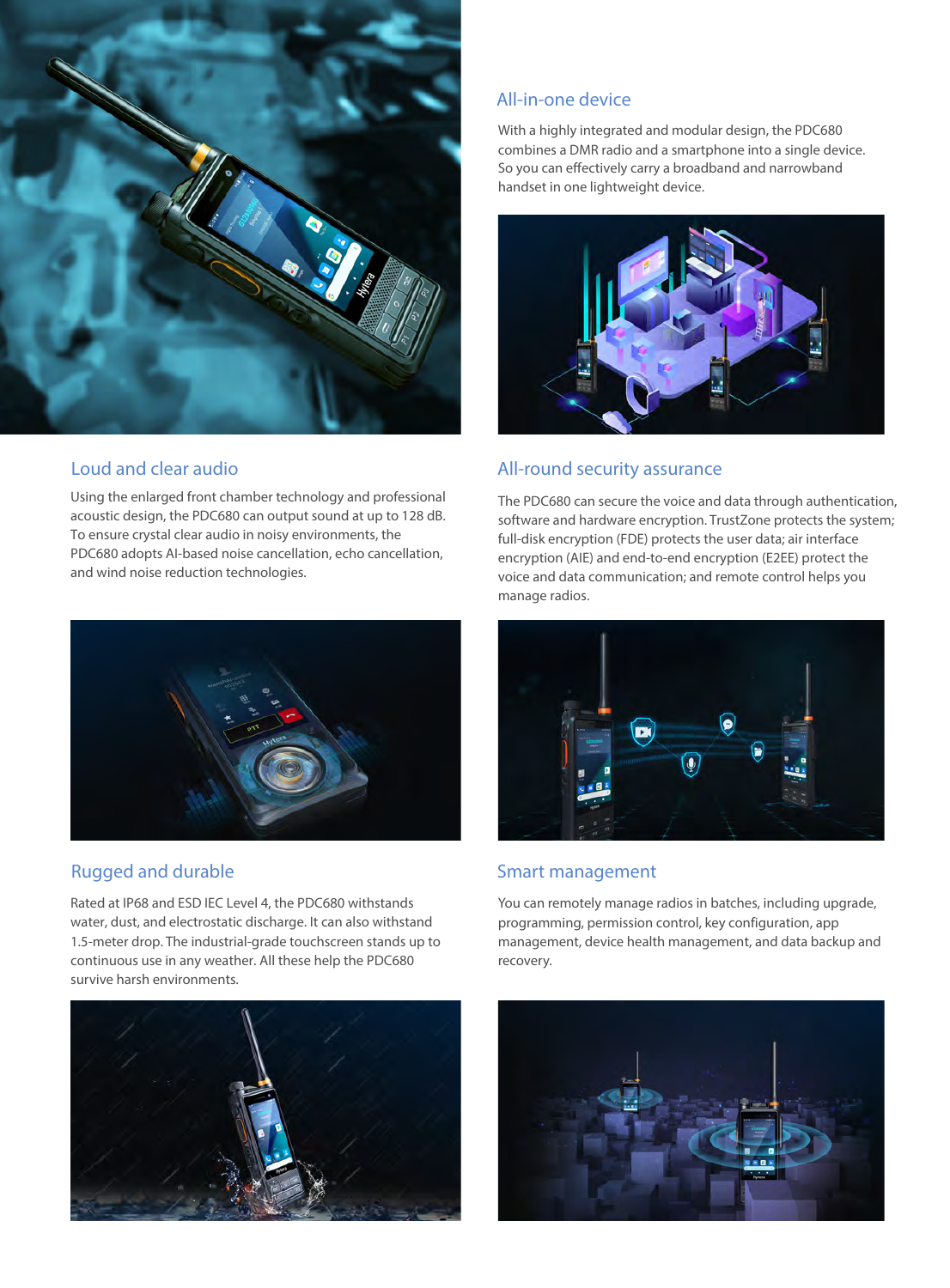### Accessories



## Specifications

### Wireless Data Communication Transceiver

| DMR/Analog     | 340-470MHz                                                                                                                                          |
|----------------|-----------------------------------------------------------------------------------------------------------------------------------------------------|
| <b>ITF</b>     | 3GPP LTF<br>FDD-LTE: B1/B2/B3/B4/B5/B7/B8/B20/B26/B28<br>TDD-LTE: B34/B38/B39/B40/B41                                                               |
| CDMA           | CDMA 1xRTT BC0<br>CDMA2000 1xEV-DO BC0                                                                                                              |
| <b>WCDMA</b>   | B1/B2/B4/B5/B8                                                                                                                                      |
| TD-SCDMA       | B34/B39                                                                                                                                             |
| GSM            | 850/900/1800/1900MHz                                                                                                                                |
| <b>WLAN</b>    | 802.11 a/b/g/n/ac, 2.4GHz/5GHz                                                                                                                      |
| NFC (Optional) | 13.56MHz                                                                                                                                            |
| <b>BT</b>      | V4.2, BDR/EDR/BLE                                                                                                                                   |
| Positioning    | GPS/BDS/GLONASS/Galileo/QZSS/A-GPS<br>Position performance for open zone :<br>TTFF (Cold boot)< 1 minute<br>Horizontal position accuracy < 10meters |

| Channel Spacing                     | 25/20/12.5kHz                                                                               |
|-------------------------------------|---------------------------------------------------------------------------------------------|
| <b>TX Power</b>                     | 1W/3W (Analog)<br>1W/4W (DMR)                                                               |
| <b>RX Sensitivity</b>               | 0.2uV/-121dBm (12dB SINAD)<br>0.16uV/-123dBm (12dB SINAD) (Typical)<br>0.2uV/-121dBm @BER5% |
| Inter-modulation                    | TIA-603: 70dB@12.5/20/25kHz<br>ETSI: 65dB@12.5/20/25kHz                                     |
| Blocking                            | 84dB                                                                                        |
| Suppression of<br>Spurious Response | TIA 603: 70dB@12.5/20/25kHz<br>ETSI: 70dB@12.5/20/25kHz                                     |
| Adjacent Channel<br>Selectivity     | TIA 603: 60dB@12.5kHz/70dB@20/25kHz<br>ETSI: 60dB@12.5kHz/70dB@20/25kHz                     |
| <b>Frequency Stability</b>          | $\pm$ 0.5ppm                                                                                |
| Audio Output                        | 2W                                                                                          |
| <b>Audio Distortion</b>             | $\leq 3\%$                                                                                  |
| Digital Vocoder Type                | $AMBF+2^{m}$                                                                                |